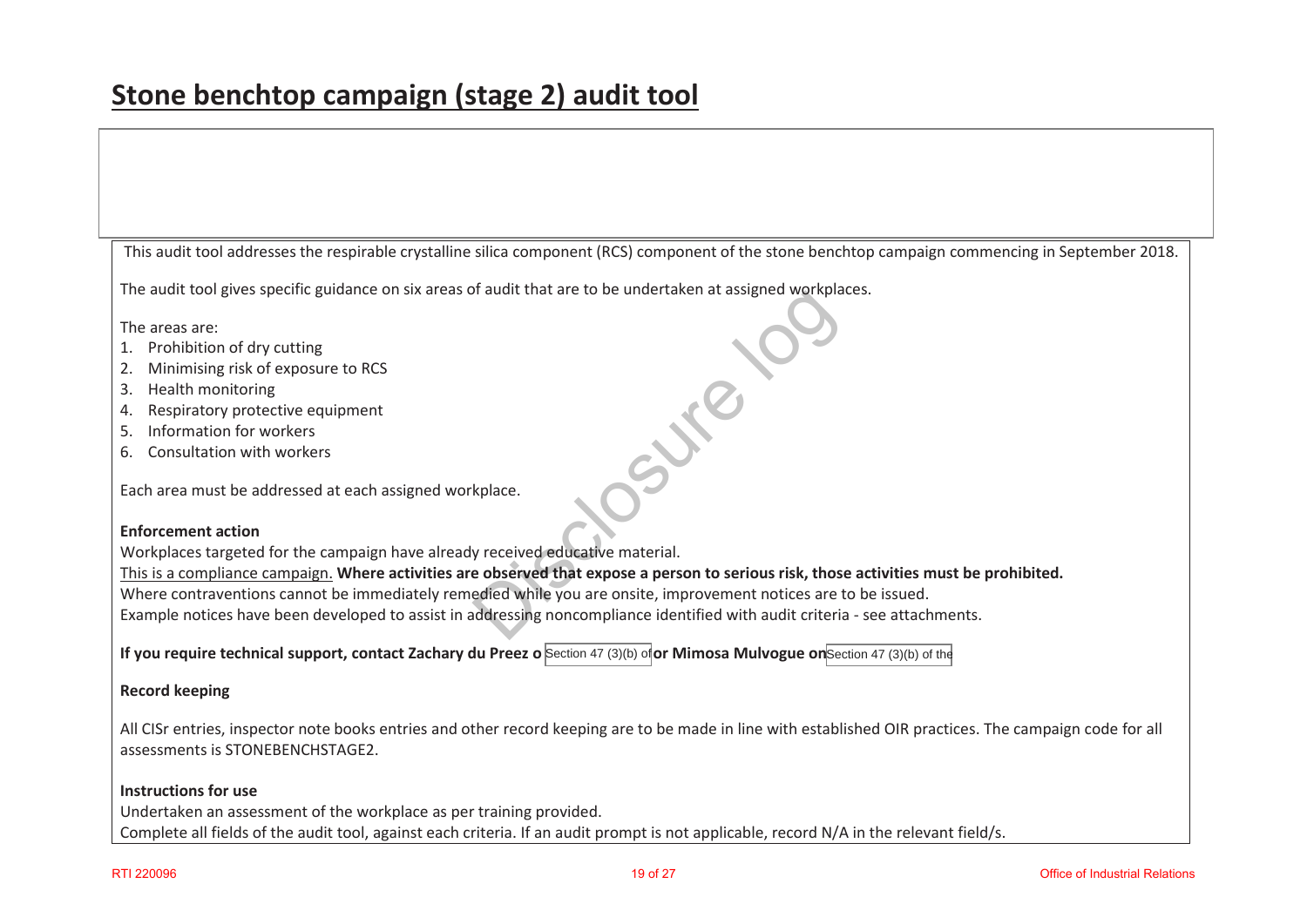| Audit criteria 1.                                                                                                                                       |                                                                                                                                                       |  |  |  |
|---------------------------------------------------------------------------------------------------------------------------------------------------------|-------------------------------------------------------------------------------------------------------------------------------------------------------|--|--|--|
| Prohibition of dry cutting                                                                                                                              |                                                                                                                                                       |  |  |  |
| <b>IF THIS</b>                                                                                                                                          | <b>DO THIS</b>                                                                                                                                        |  |  |  |
| 1.1 Dry cutting, grinding or polishing is<br>No<br><u>'es</u><br>observed                                                                               | IF YES - Oral direction prohibiting dry cutting activity. See model prohibition notice for dry<br>cutting (attachment 1)                              |  |  |  |
| Guidance for inspectors                                                                                                                                 |                                                                                                                                                       |  |  |  |
| Make sure for all processes observed:                                                                                                                   |                                                                                                                                                       |  |  |  |
| LEV or water suppression is used                                                                                                                        |                                                                                                                                                       |  |  |  |
| <b>Notes</b>                                                                                                                                            |                                                                                                                                                       |  |  |  |
| Stopped dry cutting in June 2018.                                                                                                                       |                                                                                                                                                       |  |  |  |
| 1.2 Evidence is obtained from any person<br>N <sub>o</sub><br><u>Yes</u><br>that dry cutting occurs at the workplace                                    | IF YES - Oral direction prohibiting dry cutting activity. See model prohibition notice for dry<br>cutting (attachment 1)                              |  |  |  |
| Guidance for inspectors                                                                                                                                 |                                                                                                                                                       |  |  |  |
| Ask the PCBU or workers if all tasks are completed with LEV or water suppression                                                                        |                                                                                                                                                       |  |  |  |
| Even minor or one off fabrication tasks at the workshop or on site need to be conducted with LEV or water suppression, no exceptions.                   |                                                                                                                                                       |  |  |  |
| Notes                                                                                                                                                   |                                                                                                                                                       |  |  |  |
| Workers stated dry cutting stopped in approx June 2018.                                                                                                 |                                                                                                                                                       |  |  |  |
|                                                                                                                                                         |                                                                                                                                                       |  |  |  |
| Monitoring and escalation for Audit Criteria 1                                                                                                          |                                                                                                                                                       |  |  |  |
|                                                                                                                                                         | If a prohibition notice is issued the inspector should ensure that at unannounced visits occur to determine if the notice is being complied with. The |  |  |  |
| inspector should also ensure the notice is displayed. Any non-compliance with the prohibition notice must be escalated for comprehensive investigation. |                                                                                                                                                       |  |  |  |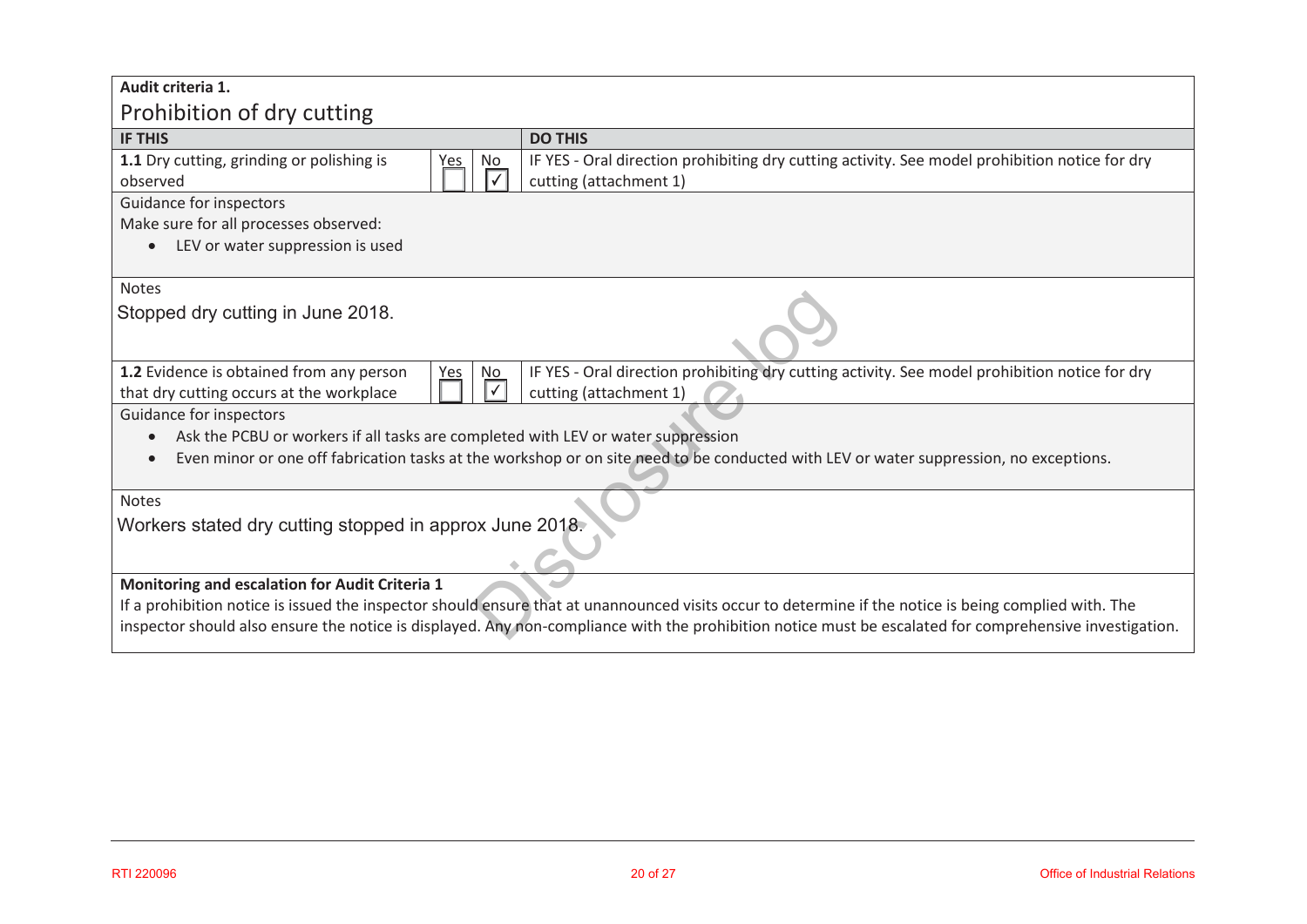# **Audit criteria 2.**  Minimising exposure to RCS

| <b>IF THIS</b>                                                                                                                                                                                                                                                                                                                                                                                                                                                                                                                                                                                                                                                                                                                                                                                                                                                                                                                                                                                                                                                                                                                              |                                                                                                                                                               |           | <b>DO THIS</b>                                                                                                                                                                                                                   |  |
|---------------------------------------------------------------------------------------------------------------------------------------------------------------------------------------------------------------------------------------------------------------------------------------------------------------------------------------------------------------------------------------------------------------------------------------------------------------------------------------------------------------------------------------------------------------------------------------------------------------------------------------------------------------------------------------------------------------------------------------------------------------------------------------------------------------------------------------------------------------------------------------------------------------------------------------------------------------------------------------------------------------------------------------------------------------------------------------------------------------------------------------------|---------------------------------------------------------------------------------------------------------------------------------------------------------------|-----------|----------------------------------------------------------------------------------------------------------------------------------------------------------------------------------------------------------------------------------|--|
| 2.1 Water suppression is used and is                                                                                                                                                                                                                                                                                                                                                                                                                                                                                                                                                                                                                                                                                                                                                                                                                                                                                                                                                                                                                                                                                                        |                                                                                                                                                               | No        | IF NO - Oral direction prohibiting activity. See model prohibition notice (attachment 1) and                                                                                                                                     |  |
| adequately managing dust risks                                                                                                                                                                                                                                                                                                                                                                                                                                                                                                                                                                                                                                                                                                                                                                                                                                                                                                                                                                                                                                                                                                              |                                                                                                                                                               |           | issue improvement notice for water suppression (attachment 2).                                                                                                                                                                   |  |
| Guidance for inspectors -<br>Bridge saws are fitted with water attachments.<br>Tools and machinery used have been specifically designed for use<br>Water suppressed routers, water jet cutters or bridge saws are<br>$\bullet$<br>with water attachments (check all electrical grinders, polishers and<br>used to complete sink and stovetop cut outs.<br>drills if they are water supressed)<br>Hand-held angle grinders are fitted with water feeds to deliver<br>An adequate number of water feeds are directed at the material<br>water to the cutting disc and point of contact with the stone.<br>$\bullet$<br>and/or tool to prevent visible dust during the process.<br>Wet-edge milling machines or polishing machines are water<br>Adequate water pressure is maintained to make sure water is<br>supressed.<br>$\bullet$<br>reaching the material and/or tool.<br>Polishers have a centre water feed.<br>Adequate guards, plastic flaps or brush guards are used on<br>suppressed tools and machinery.<br><b>Notes</b><br>Bridge saws did not have any guards/plastic flaps or brush guards to suppress the spray of water/dust. |                                                                                                                                                               |           |                                                                                                                                                                                                                                  |  |
| 2.2 LEV is used but and is adequately                                                                                                                                                                                                                                                                                                                                                                                                                                                                                                                                                                                                                                                                                                                                                                                                                                                                                                                                                                                                                                                                                                       | The mitre saw had plastic flaps to manage dust.<br>IF NO - Oral direction prohibiting dry cutting activity. See model prohibition notice for dry<br>No<br>Yes |           |                                                                                                                                                                                                                                  |  |
| managing dust risks<br>cutting (attachment 1) and issue improvement notice for LEV (attachment 3).                                                                                                                                                                                                                                                                                                                                                                                                                                                                                                                                                                                                                                                                                                                                                                                                                                                                                                                                                                                                                                          |                                                                                                                                                               |           |                                                                                                                                                                                                                                  |  |
| Guidance for inspectors -                                                                                                                                                                                                                                                                                                                                                                                                                                                                                                                                                                                                                                                                                                                                                                                                                                                                                                                                                                                                                                                                                                                   |                                                                                                                                                               |           |                                                                                                                                                                                                                                  |  |
| Tools and machinery have been specifically designed for local exhaust ventilation attachments.<br>Hand tools (for example drills, circular saws, grinders) are equipped with a shroud and a H class rated vacuum with a high efficiency particulate air<br>$\bullet$<br>(HEPA) filter.<br>Install fixed, portable or flexible capturing hoods to capture dust are at or very close to the point of generation.<br>$\bullet$                                                                                                                                                                                                                                                                                                                                                                                                                                                                                                                                                                                                                                                                                                                 |                                                                                                                                                               |           |                                                                                                                                                                                                                                  |  |
| <b>Notes</b><br>LEV not utilised at workplace.                                                                                                                                                                                                                                                                                                                                                                                                                                                                                                                                                                                                                                                                                                                                                                                                                                                                                                                                                                                                                                                                                              |                                                                                                                                                               |           |                                                                                                                                                                                                                                  |  |
| 2.3 Workers are isolated from dust<br>generating process                                                                                                                                                                                                                                                                                                                                                                                                                                                                                                                                                                                                                                                                                                                                                                                                                                                                                                                                                                                                                                                                                    | Yes                                                                                                                                                           | <b>No</b> | IF NO - One improvement notice for each contravention should be issued. See model<br>improvement notice for isolation (attachment four).<br>Multiple deficiencies within the same control may be accommodated on the one notice. |  |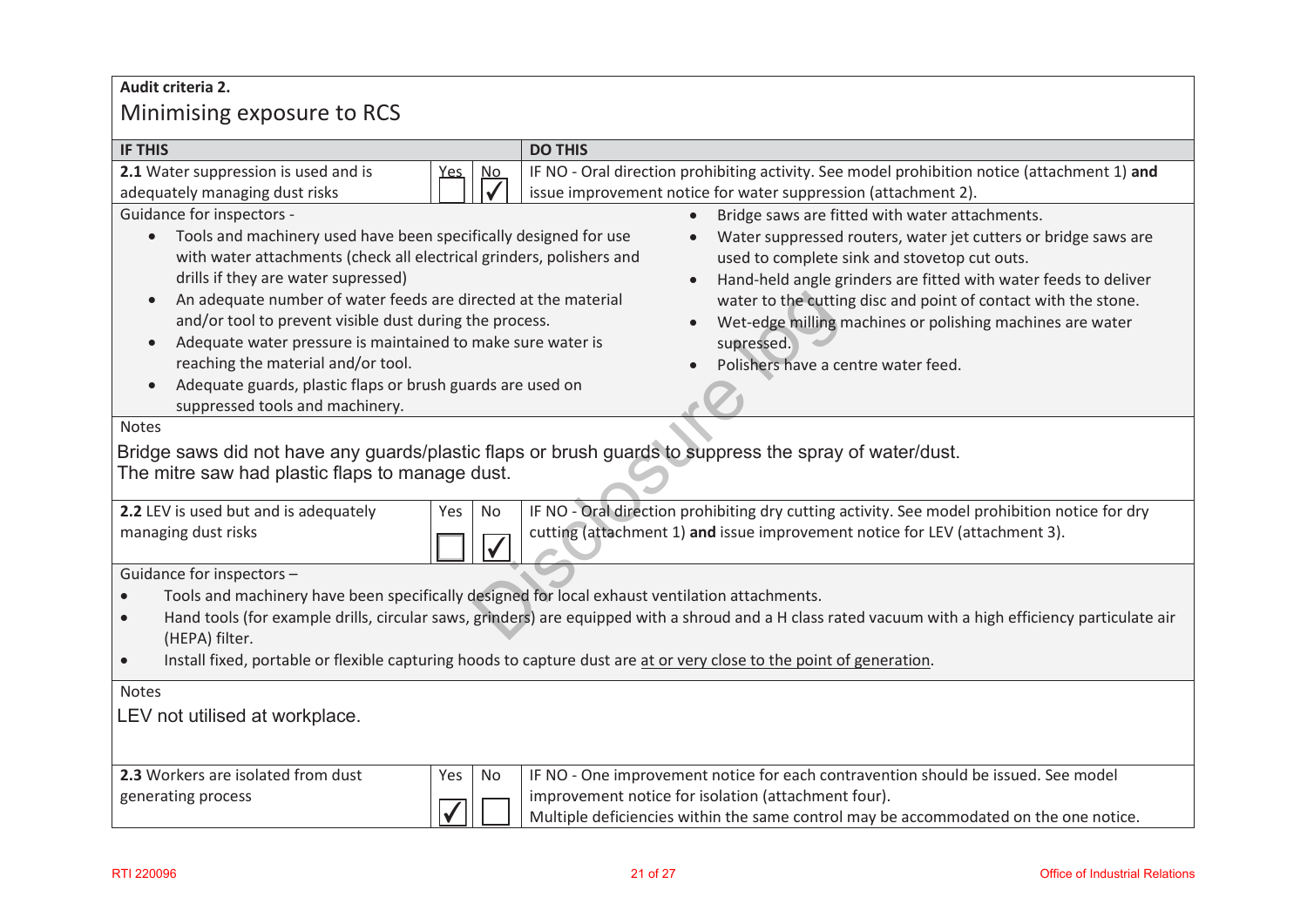Guidance for inspectors –

- $\bullet$ Water mist created by workers or machinery is observed moving into other work areas or towards other workers.
- $\bullet$ Workers are not provided a separate room or area away from the fabrication area for food preparation and dining.

#### Notes

Workers are provided <sup>a</sup> separate room upstairs which is aware from the fabrication area for dining and meal preparation

| <b>2.4</b> Adequate ventilation is provided for | Yes   No | IF NO - One improvement notice for each contravention should be issued. See model    |
|-------------------------------------------------|----------|--------------------------------------------------------------------------------------|
| workers                                         |          | I improvement notice for ventilation (attachment five).                              |
|                                                 |          | Multiple deficiencies within the same control may be accommodated on the one notice. |

## **Notes**

|                                                                                                          |     |              | manger achievements within the same control may be accommodated on the one notice.            |
|----------------------------------------------------------------------------------------------------------|-----|--------------|-----------------------------------------------------------------------------------------------|
| Guidance for inspectors -                                                                                |     |              |                                                                                               |
| There is good natural or mechanical ventilation.<br>$\bullet$                                            |     |              |                                                                                               |
| <b>Notes</b>                                                                                             |     |              |                                                                                               |
| Good natural ventilation at time of visit. Large roller doors and a number of fans.                      |     |              |                                                                                               |
| 2.5 Cleaning and housekeeping is adequate                                                                | Yes | No           | IF NO - One improvement notice for each contravention should be issued. See model             |
|                                                                                                          |     |              | improvement notice for cleaning (attachment six).                                             |
|                                                                                                          |     | $\checkmark$ | Multiple deficiencies within the same control may be accommodated on the one notice.          |
| Guidance for inspectors -                                                                                |     |              |                                                                                               |
| Check there is a dedicated cleaning regime in place. It should have the elements identified in training. |     |              |                                                                                               |
| These include;                                                                                           |     |              |                                                                                               |
| Must be done daily<br>$\bullet$                                                                          |     |              |                                                                                               |
|                                                                                                          |     |              | Must be done by low pressure water, wet sweeping or a H class rated vacuum with a HEPA filter |

- $\bullet$ Must be done daily
- $\bullet$ Must be done by low pressure water, wet sweeping or a H class rated vacuum with a HEPA filter
- $\bullet$ Floors, walls and all surfaces must be cleaned
- $\bullet$ Dry sweeping and compressed air must be prohibited

## Notes

Surfaces including walls, floors and equipment had residual dust built up. Cleaning is conducted regularly but is not adequate. The working bays out the back in the open area had <sup>a</sup> large build up of dried slurry on the walls. The meal preparation/dining area had <sup>a</sup> build up of dust on the ground and on the furniture provided.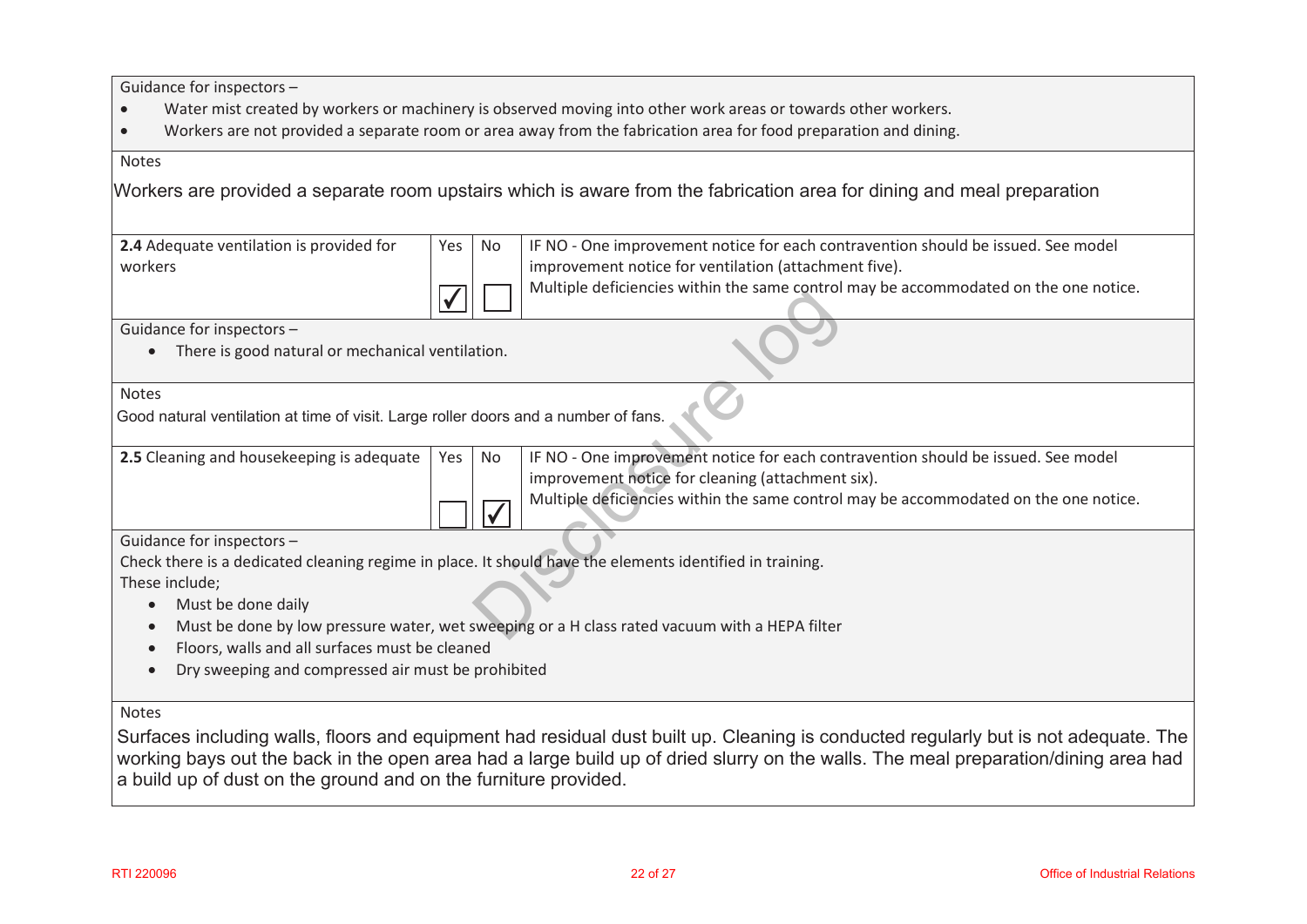| 2.6 Wet dust and slurry is managed | Yes I | No. | IF NO - One improvement notice for each contravention should be issued. See model    |
|------------------------------------|-------|-----|--------------------------------------------------------------------------------------|
| managed                            |       |     | improvement notice for wet dust management (attachment seven).                       |
|                                    |       |     | Multiple deficiencies within the same control may be accommodated on the one notice. |
|                                    |       |     |                                                                                      |

## Guidance for inspectors –

This measure is related to cleaning however is aimed at preventing dust build-up following the drying of dust containing water. Check for the following indicators of poor housekeeping:

- $\bullet$ Dry dusty floors
- $\bullet$  Uncontrolled water spray from tools and equipment by either:
	- o not using guards, plastic flaps, brush guarding or
	- o damaged or missing flaps or guarding on machinery or equipment
	- Water spray of one process discharging into adjacent work areas
- $\bullet$ Water pooling and on the floor and being allowed to dry
- $\bullet$ Stone sludge building up and clogging drains

#### Notes

 $\bullet$ 

Surfaces including walls, floors and equipment had residual dust built up. Cleaning is conducted regularly but is not adequate. The working bays out the back in the open area had <sup>a</sup> large build up of dried slurry on the walls. Sh guarding or<br>
ing on machinery or equipment<br>
o adjacent work areas<br>
Illowed to dry<br>
Is<br>
llowed to dry<br>
Is<br>
ent had residual dust built up. Cleaning is cor<br>
had a large build up of dried slurry on the was<br>
there was dust

There was no guarding on the bridge saw, there was dust uild up in areas on the saw and in the vicinity.

## **Monitoring and escalation for Audit Criteria 2.**

Shortly after the compliance date assess (whether by attendance at the workplace or otherwise) that the deficiencies identified have been remedied and the steps that were required to be taken have been taken.

Obtain sufficient evidence to demonstrate that the contravention has been remedied. Where compliance has not been achieved escalate the matter to the Project co-ordinator.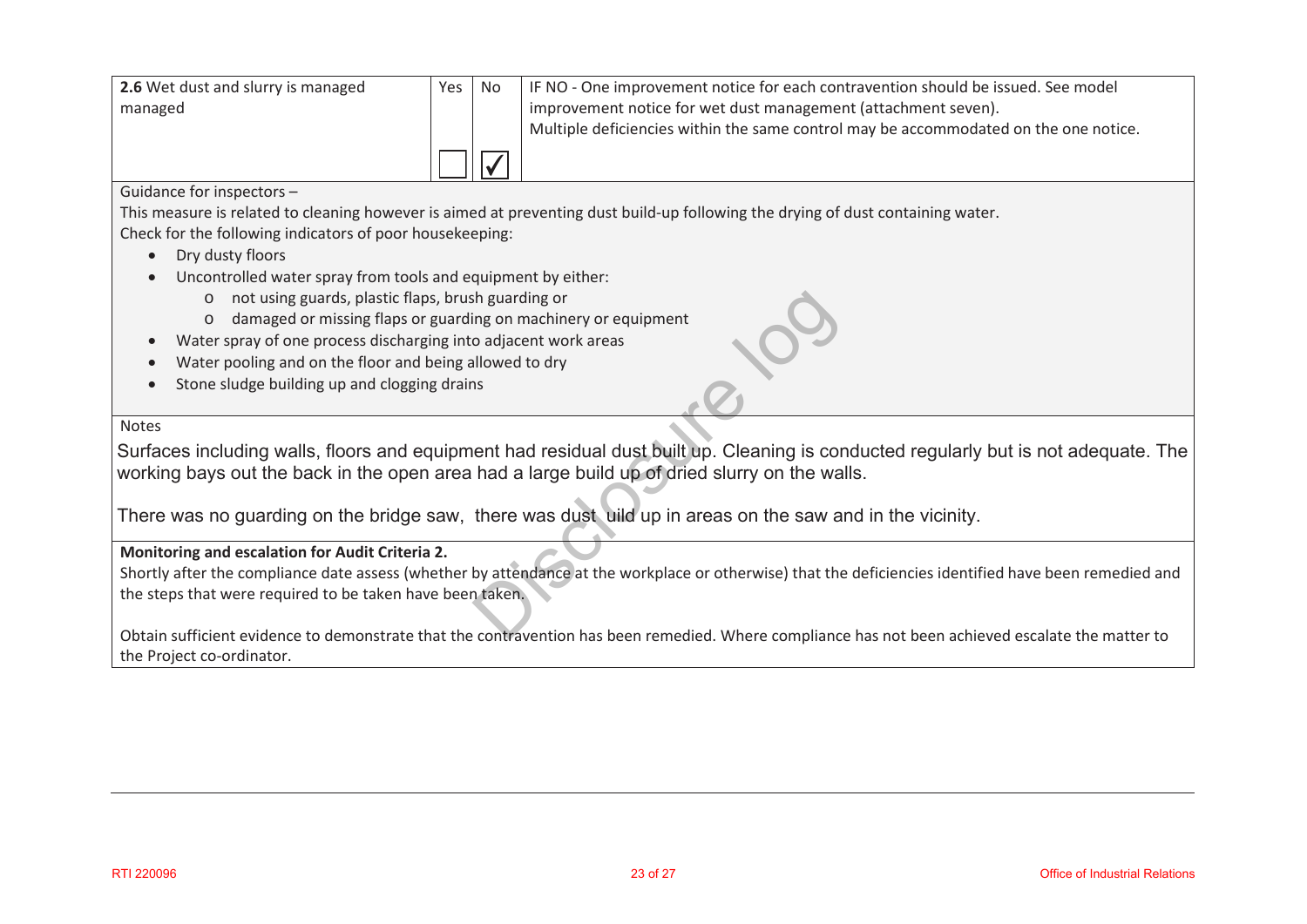## **Audit criteria 3.**

# Health monitoring

| <b>IF THIS</b>                            |        | <b>DO THIS</b>                                                                     |
|-------------------------------------------|--------|------------------------------------------------------------------------------------|
| 3.1 Health monitoring is being undertaken | Yes No | IF NO - One Improvement notice for health monitoring (see attachment eight).       |
| for each worker exposed to RCS.           |        | Allow 8 weeks for compliance - Medical appointments may take some time to arrange. |

Inspector guidance –

- $\bullet$ For the health monitoring requirements and standards see the industry guidance pack.
- $\bullet$ If health monitoring has been undertaken (or is purported to have been undertaken) then the enforcement action should NOT be taken.
- $\bullet$ Contact the Project Co-ordinator for further advice on how to assess whether the health monitoring is acceptable.

## Notes

All workers have either been been booked in for health monitoring or have received health monitoring.

## **Monitoring and Escalation for Audit Criteria 3.**

Shortly after the compliance date assess (whether by attendance at the workplace or otherwise) that the following steps towards health monitoring have been taken. The long compliance time allowed in the notice is so that this can be achieved by the PCBU.

- $\bullet$ A worker has attended for the initial medical examination with the health practitioner undertaking the health monitoring.
- The health practitioner is either (1) from the list of occupational physicians or (2) the PCBU has supplied evidence that the practitioner is experienced in health monitoring. In the health monitoring or have received health<br>in for health monitoring or have received health<br>by attendance at the workplace or otherwise) that the<br>he notice is so that this can be achieved by the PCBU.<br>xamination with

If the above is not demonstrated the improvement notice has not been complied with. The non-compliance must be escalated for comprehensive investigation with a view to prosecution. The referral should be made within two weeks of identification of non-compliance and in accordance with the referral protocol.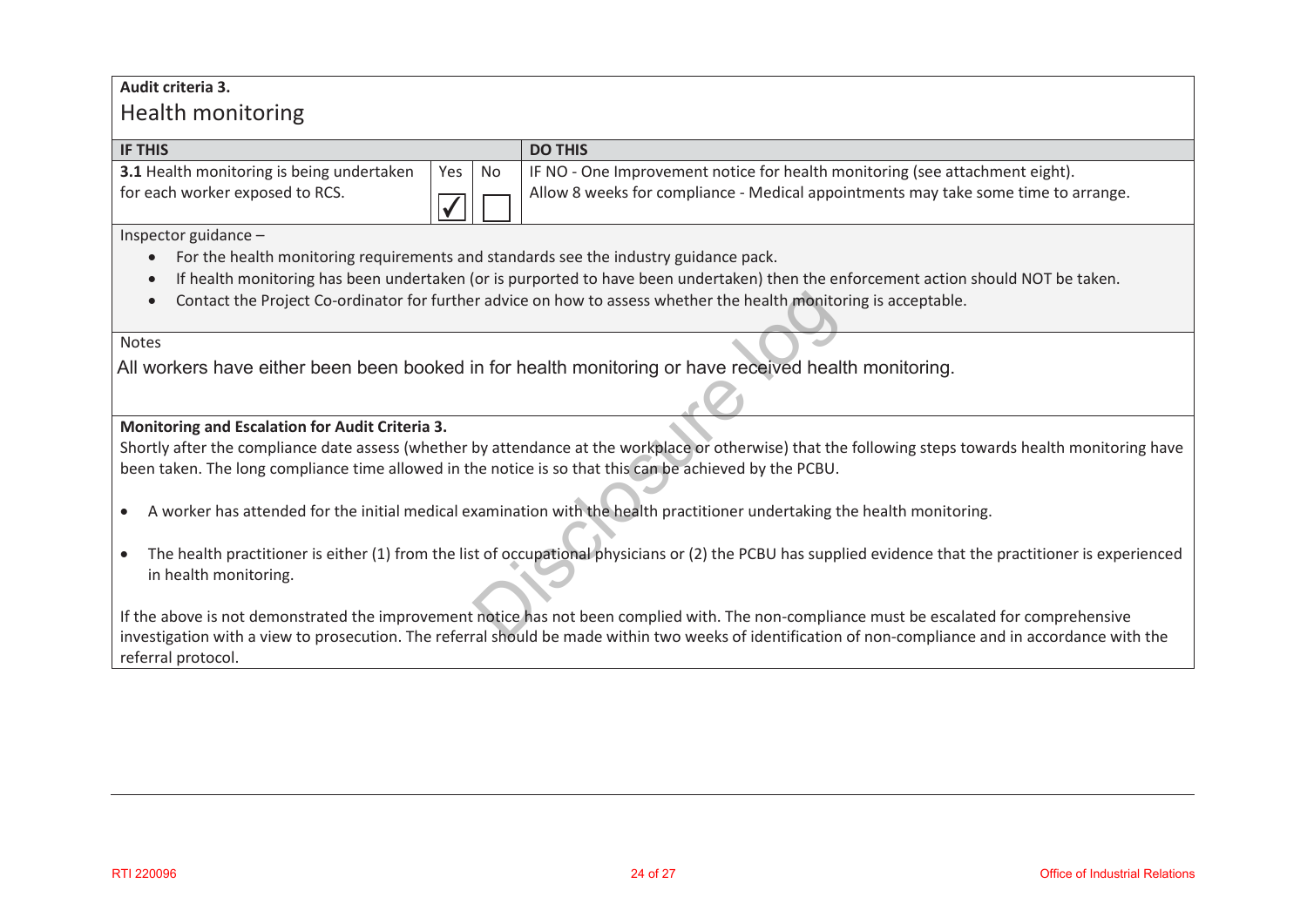# **Audit criteria 4.**  Respiratory Protective Equipment

| <b>IF THIS</b>                                                                                                                            | <b>DO THIS</b>                                                                                                                 |  |  |  |
|-------------------------------------------------------------------------------------------------------------------------------------------|--------------------------------------------------------------------------------------------------------------------------------|--|--|--|
| 4.1 For each worker working within the<br>Yes<br><b>No</b>                                                                                | IF NO - One Improvement notice for provision. See model notice (attachment nine).                                              |  |  |  |
| RCS containing workshop:                                                                                                                  | One Improvement notice for fit test. See model notice (attachment ten).                                                        |  |  |  |
| Each worker has suitable RPE<br>$\bullet$                                                                                                 |                                                                                                                                |  |  |  |
| $\checkmark$<br>Each worker has a certificate of fit test.                                                                                |                                                                                                                                |  |  |  |
| Inspector guidance -                                                                                                                      |                                                                                                                                |  |  |  |
| Suitable RPE is supplied.                                                                                                                 |                                                                                                                                |  |  |  |
| at least a half face respirator with a P1 or P2 filter is provided to workers<br>$\circ$                                                  |                                                                                                                                |  |  |  |
| the respirator provided notes compliance with AS1716<br>$\circ$                                                                           |                                                                                                                                |  |  |  |
|                                                                                                                                           | Each worker must have been fit tested. Evidence may be a certificate of fit test, fit test report or fit test card.            |  |  |  |
|                                                                                                                                           |                                                                                                                                |  |  |  |
| <b>Notes</b>                                                                                                                              |                                                                                                                                |  |  |  |
| Workers are provided with RPE (P3 masks). The RPE has not been fit tested for workers.                                                    |                                                                                                                                |  |  |  |
|                                                                                                                                           |                                                                                                                                |  |  |  |
|                                                                                                                                           |                                                                                                                                |  |  |  |
| 4.2 For the workplace, a system exists for:<br><b>No</b><br>Yes                                                                           | IF NO - One Improvement notice for maintenance. See model notice (attachment eleven).                                          |  |  |  |
| Maintaining, repairing and replacing of                                                                                                   |                                                                                                                                |  |  |  |
| <b>RPE</b>                                                                                                                                |                                                                                                                                |  |  |  |
| Ensuring workers wear RPE at all times<br>$\bullet$                                                                                       |                                                                                                                                |  |  |  |
| whilst in workshop                                                                                                                        |                                                                                                                                |  |  |  |
| Inspector guidance -                                                                                                                      |                                                                                                                                |  |  |  |
|                                                                                                                                           | Workers must wear RPE at all times when fabricating bench tops (includes any cutting, grinding or polishing work and cleaning) |  |  |  |
| RPE must be maintained, repaired and replaced as necessary. The PCBU has not discharged their duty if they do not have a system in place. |                                                                                                                                |  |  |  |
| Check to see if workers are wearing broken or damaged RPE<br>$\circ$                                                                      |                                                                                                                                |  |  |  |
| Request copies of invoices or receipts for RPE repairs<br>$\circ$                                                                         |                                                                                                                                |  |  |  |
| Talk to workers about what they do with damaged RPE<br>$\circ$                                                                            |                                                                                                                                |  |  |  |
| If disposable respirators are used make sure they are replaced at least daily<br>$\circ$                                                  |                                                                                                                                |  |  |  |
| Ask workers about cleaning and storage of RPE at the end of each shift<br>$\circ$                                                         |                                                                                                                                |  |  |  |
| Notes                                                                                                                                     |                                                                                                                                |  |  |  |
|                                                                                                                                           |                                                                                                                                |  |  |  |
|                                                                                                                                           | Workers store the RPE in containers at the end of the shift and when not in use. The RPE is replaced when necessary.           |  |  |  |
|                                                                                                                                           |                                                                                                                                |  |  |  |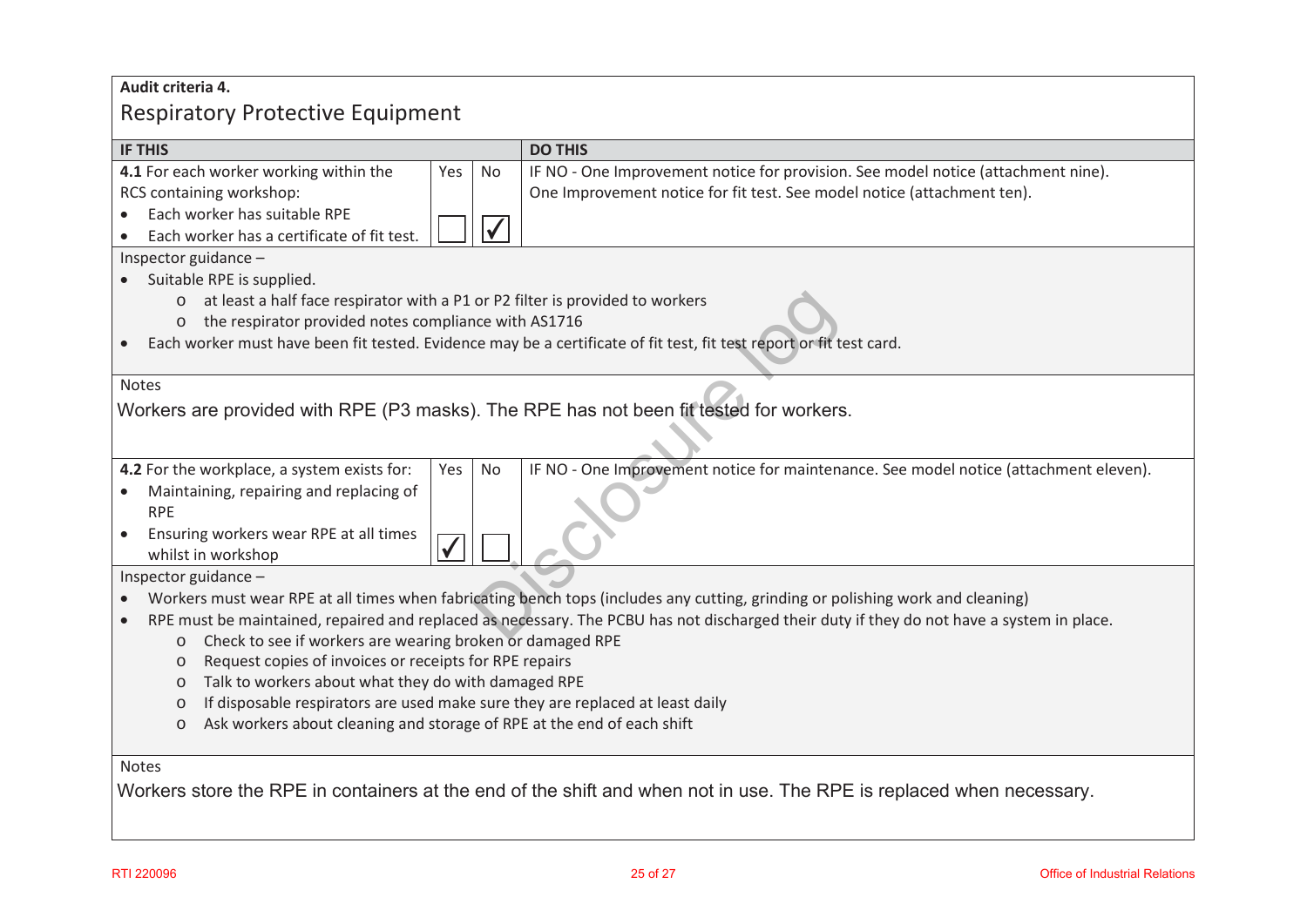## **Monitoring and Escalation for Audit Criteria 4.**

Shortly after the compliance date assess (whether by attendance at the workplace or otherwise) specifically check the following.

- $\bullet$ Suitable RPE has been supplied to all workers
- $\bullet$ Each worker has a certificate of fit test
- $\bullet$ The PCBU requires the use of RPE at all times when in workshop
- The PCBU has a RPE maintenance regime in place

| Audit criteria 5.                                                                                                                    |    |                                                                                           |  |
|--------------------------------------------------------------------------------------------------------------------------------------|----|-------------------------------------------------------------------------------------------|--|
| Information for workers                                                                                                              |    |                                                                                           |  |
| <b>IF THIS</b>                                                                                                                       |    | <b>DO THIS</b>                                                                            |  |
| 5.1 The PCBU has provided information to<br>Yes                                                                                      | No | IF NO - One Improvement notice for provision of information. See model notice (attachment |  |
| workers who are exposed to RCS, about                                                                                                |    | twelve).                                                                                  |  |
| the risk of exposure to RCS.                                                                                                         |    |                                                                                           |  |
| Inspector guidance $-$<br>Ascertain whether the information supplied at least meets the information contained in the industry guide. |    |                                                                                           |  |
|                                                                                                                                      |    |                                                                                           |  |
| <b>Notes</b>                                                                                                                         |    |                                                                                           |  |
| Workers have been provided with the information regarding the risks of exposure to RCS.                                              |    |                                                                                           |  |
|                                                                                                                                      |    |                                                                                           |  |
| Monitoring and Escalation for Audit Criteria 5.                                                                                      |    |                                                                                           |  |
| Shortly after the compliance date assess (whether by attendance at the workplace or otherwise) specifically check the following;     |    |                                                                                           |  |
| Workers have been provided with a copy of the industry guide at a minimum.                                                           |    |                                                                                           |  |